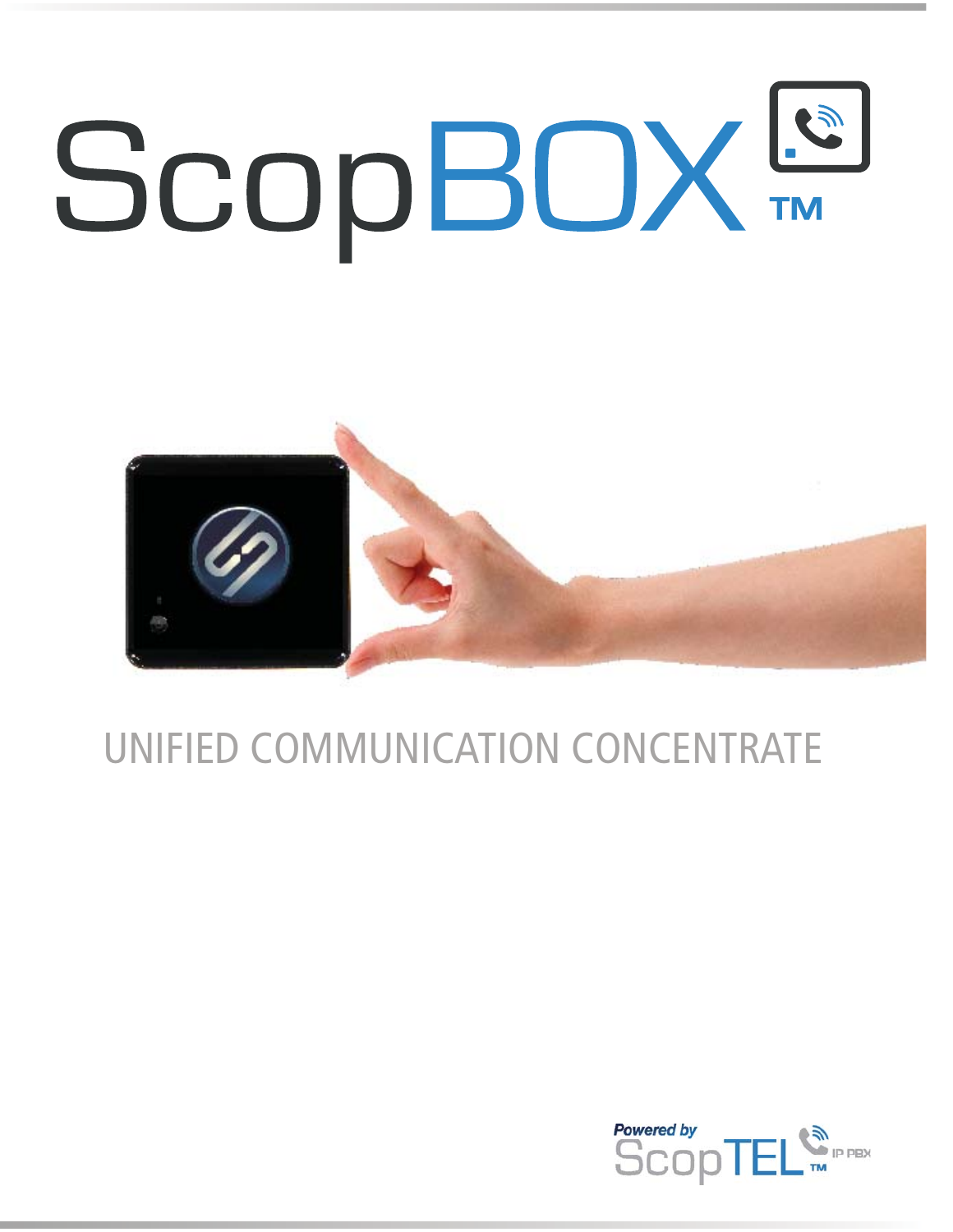# **CODBOX** ENTREPRISES AND THEIR INTERGRATORS

#### Hardware Software Software Software Software Software Software Software Software

#### **Very low heat dissipation, power consumption similar to that of a light bulb, and no noise..**

ScopBOX is based on the latest Intel mini barebone called NUC, the «Next Unit of Computing».

Packed with Power! Its performance has no relation to its size. Although only 3.9 cm high with a base of 11.2 cm, it includes, depending on the number of phones to manage:

- » 1x Intel Core i3 3217U 1,8 GHz Dual Core CPU
- » HyperTheading mode (4 Threads)
- » From 4 to 16 Go of RAM SO-DIMM DDR3 (1066/1333/1600 MHz)
- » 1x NIC 10/100/1000 Mb/s
- » From 32 to 256 Go Solid State Drive (SSD )
- » 3x USB 2.0 ports
- » 2x HDMI ports
- » 1x 65 Watts AC adaptor

3 year standard ScopBOX warranty.

#### **No compromise on features.**

The ScopBOX is loaded with the full version of ScopTEL, the highly regarded IP telephony and Unified Communications software. Available in 10, 25 and 50 positions, each user can enjoy all the integrated features, including:

- » Advanced telephony features
- » Unified Voice Mail
- » Fax-to-Mail, Mail-to-Fax
- » Audio conference bridges
- » Advanced IVR
- » Advanced ACD
- » Click-to-Call
- » Call by name
- » Presence, chat, collaborative work
- » Integrated billing\*
- » Real time web management interface, supervision for operators, users and administrators
- » Multi tenant environment
- » ...



#### Integration Maintenance

#### **You order, we set it up for you.**

Because you do not have the resources or, more simply, you prefer a managed solution, we can perform these services for you. Upon purchasing a ScopBOX, a Request For Information (RFI) document will be provided in order to establish in detail the functional needs of your customer, and meet the specific characteristics of the concerned installation.

Besides the ScopTEL IP PBX software integration whithin the ScopBOX, the provided integration includes: General settings, network settings, creating facilities (Class of Service), extensions, trunks, outgoing / incoming lines, the provisioning of devices the group settings, functional testing and general validation.

A full backup is performed prior to shipping the customer's site or at your location.

Last task standing... **deploy and work !!!**

#### **Well maintained Customer = Satisfied Customer**

Customer loyalty is directly related to a well balanced and periodic system maintenance. Also, in order to deliver on this point, we have established an outstanding support and maintenance plan for your ScopBOX installations:

- » Standard 3 year level 2 local ScopTEL support access: Monday to Friday from 9am to 6pm,
- » Provision for minor and major versions of ScopTEL for 3 years,
- » In case of hardware failure, early replacement exchange server with a model at least equivalent, reloaded with the last provided backup.

It should be noted that automatic backup server can be programmed daily, and optionally also be sent to us automatically by email, thus reducing the time of replacement.